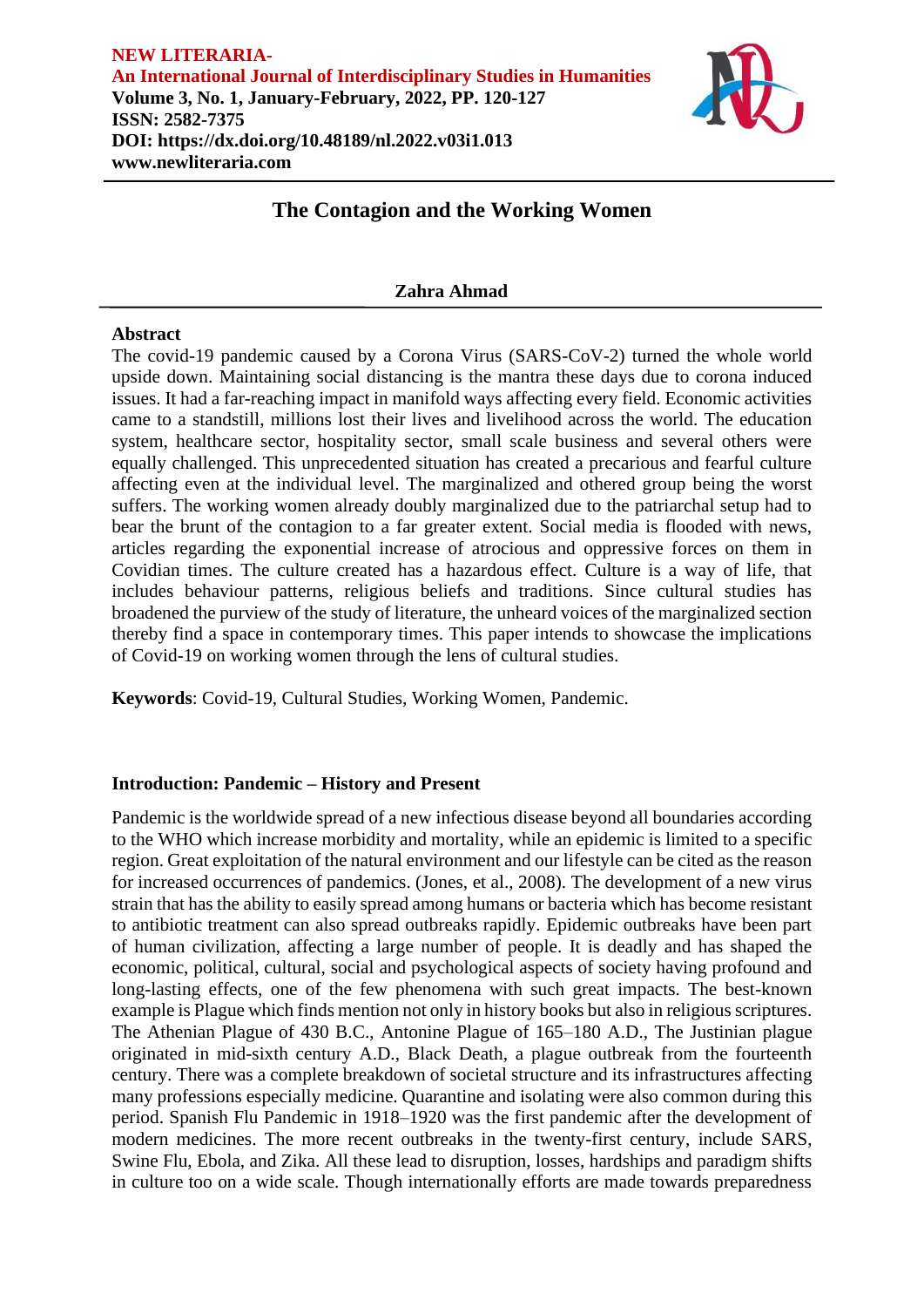for mitigating the impacts of pandemics still there are gaps and challenges yet to be fulfilled.

# **1.1 Covid-19**

Coming to the present times we are in the midst of the Covid-19 pandemic officially called Severe Acute Respiratory Syndrome Coronavirus 2 (SARS-CoV-2) by the International Committee on Taxonomy of Viruses. Novel human coronavirus disease COVID-19 was first reported in Wuhan, China in December 2019 and later spread worldwide. Initially thought of as animal coronavirus it soon adapted the ability to infect, transmit and spread among humans. WHO on 11th March 2020 declared COVID-19 as a pandemic depending on the mortality of previous pandemic trends. Apparent symptoms included fever, malaise, dry cough, and dyspnea, comparable to flu but the effects are innumerable and deep-rooted. Since the virus keeps mutating and evolving during the pandemic and there is not any specific treatment or vaccine to date, we are struggling each day to cater to its horrendous effects. This highly contagious and infectious disease has a catastrophic effect on the world's demographics but there are various other effects too. The whole world has been turned upside down and there seems no sector, no individual left untouched by the corona. This topsy turvy world has been created by the transmission of SARS-CoV-2. There are several ways in which transmission occurs. The primary mode of transmission is by exposure to respiratory droplets carrying the infectious virus from close contact with symptomatic or asymptomatic person. Airborne transmission is another mode of spreading infection. Fomite transmission from contamination of inanimate surfaces is also common since many surfaces contribute and participate in it. Even expecting mothers can transmit.

# **1.2 Restriction - new normal culture developed**

The above conditions force us to live a life according to the 'new normal'. Isolating, alienating, distancing oneself has become a necessity. Educational institutions went through a paradigm shift from traditional pedagogy of classroom learning to online learning. Educators and learners both turned tech-savvy overnight. The distinction between home and office blurred. Tourism, construction, clothing and almost every sector either came to a standstill facing death or turned online with a new design. Challenge forced us to a new way of life which determined our traditions, customs, behavioural pattern, developed and practised during covidian times. Culture has been formed which is specific to this time but its aftermath might continue to cause topsy turvy for ages.

# **2. Culture**

*.*

The way we live, behave, act, follow traditions and customs define our culture. Culture study started in the post-war period, around the 1970s, with the establishment of the Centre for Contemporary Culture Studies at Birmingham, UK. Raymond. A diverse range of scholars worked together to cause its development. They focused on micropolitics. Williams, Richard Hoggart, E.P Thompson and Stuart Hall are the founding members of culture studies. Culture comes from the term 'cultivation' implying it is created and cultivated, not natural. Apart from the dominant ideologies various small, fragments called subcultures also develop. Culture bridged the various gaps, between the opposites like theory and material culture, high low culture. Culture studies tried to find counter-hegemonic cultures, the marginalized, othered, subalterns. It focused on petit narrative, small subcultures like gay/lesbian, working culture etc. which resisted against dominant ideologies. Subculture is a small social group in the society which has its own ideologies, lifestyle and behaviour. Postmodern society shows the prevalence of many subcultures which are marginalized, othered, subalterns at the periphery. By showing resistance against the dominant ideologies, it marks the existence of a single dominant ideology and culture opposed to it. Culture studies had two different lines of approach to include almost everything under its purview. Initially, it connected the works of literature to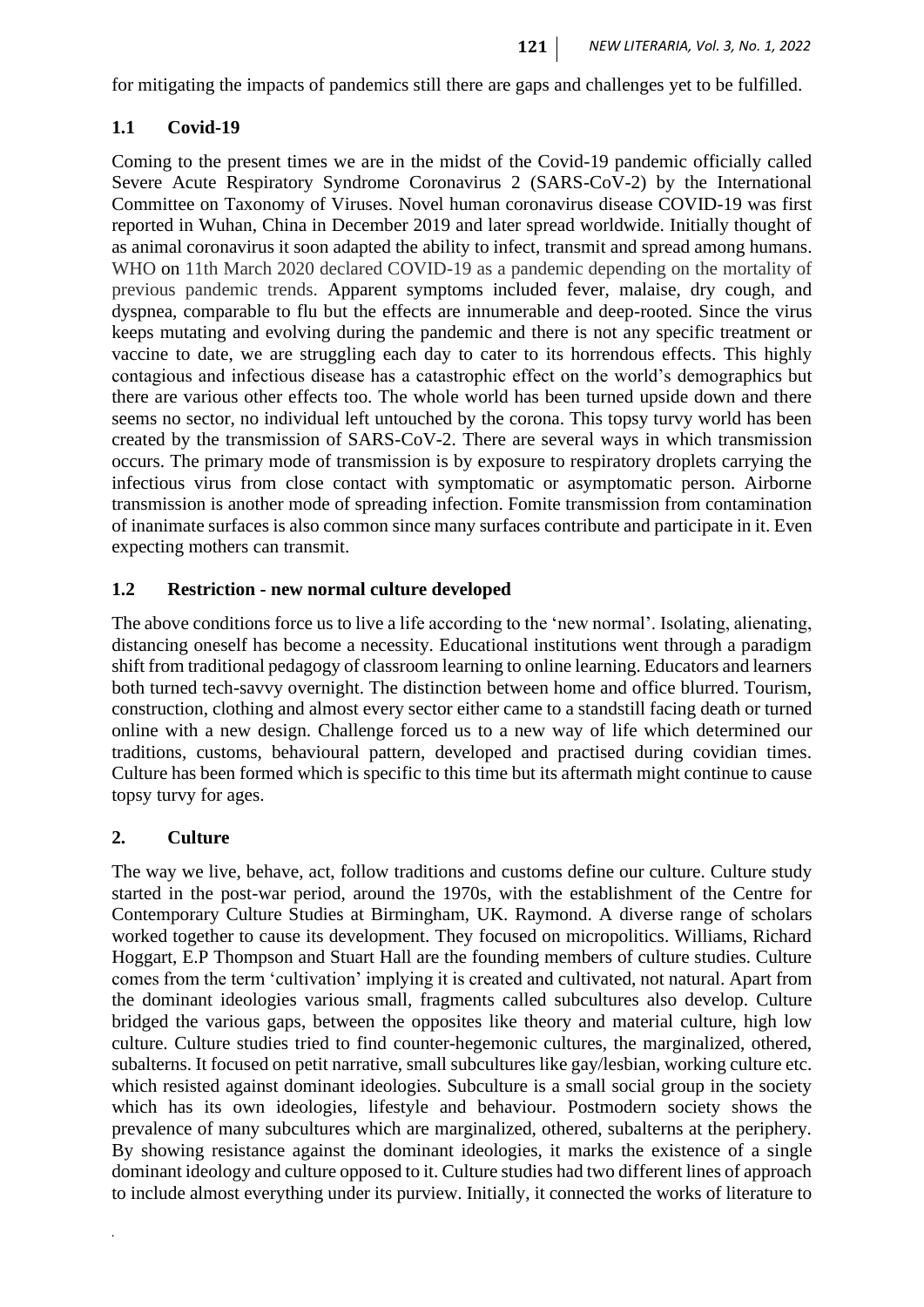the social, material, historical and ideological conditions of a particular time. This led to various perspectives for a single text. For example, now, Shakespeare's *Hamlet* could be read according to the 'Marxist Approach'. 'Tail male gets the crown', this material conditions caused Hamlet not to support her mother's marriage as well as wanting to kill, Claudius, his stepfather so that his stepsibling is not born and becomes heir to the throne. Moreover, the text can also be read from the perspective of Freudian ideology. Freud talks of the Oedipus complex, according to which a male child gets attracted to his mother. Consequently, due to jealousy Hamlet was against his mother's new husband and wanted to murder him. Thus, culture studies provide various perspectives, widening the study for each text. Secondly, pamphlets, non-written documents etc. was also included in the cultural studies apart from traditional works which were considered great works. Creating networks of consideration and understanding for otherwise marginalized and othered voices and dismissed activities was in itself a radical project which became possible with the advent and development of culture studies. Cultural studies scholars question the common understandings, views, and pasts that shape our world. Cultural Studies depend on interdisciplinary research on the formation of facts, supremacy and change. It explores the creation of divisions like race, class, ability, citizenship, gender and sexuality to understand such structures and practices of power and protest in contemporary society.

#### **3. Marginalization**

Marginalization has been a continuous phenomenon towards the weaker sections of society. It is ingrained in the very socio-economic system for centuries and the general sense of indifference towards the 'periphery' remained almost as it is, since time immemorial. Marginals are considered to be born unlucky, suffering at each step. Their fate is their state of oppression and discrimination. Society uses and misuses them discriminately. They are oppressed at the individual, state and national levels. Authority exploits by giving them dreams which never gets fulfilled. The subaltern is left in the lurch, oppressed, unprotected and compromised in no man's land, a place somewhere in between the society and state. Society and the state equally have the right to exclude them, use them, being opportunist at every stage. However, the irony is that this marginalized position has to face any catastrophes and calamities much more than the dominant class. Similarly, the catastrophe caused by the corona virus, creation of new normal is gradually becoming normalized for them. They have to keep on moving with it by accepting it. Migrant workers have gradually started returning to work because of a lack of alternative sources of income. Farmers are at mercy of politicians and middlemen. While daily wage workers keep suffering. Similarly working women being doubly marginalized bear the brunt too. They suffer initially because of their weaker position of being female and secondly due to Covid-19. The government do nothing to benefit or help them to escape from living in this no man's land instead give false promises in hope of votes. Society too remains unconcerned and unaware. This is becoming normal as we are getting used to it.

Saadat Hasan Manto's *Toba Tek Singh* (1955) was written in the backdrop of the historic end of colonial rule and partition of India. The short story is set in an asylum in Lahore, a few years after partition when the authorities in India and Pakistan decide to exchange some lunatics in their asylums based on their religion. The political chaos at the larger level has been juxtaposed against the chaotic situation of the mental asylum. The Macrocosm has been portrayed by the microcosm of the lunatics. The protagonist, Bishen Singh, a Sikh inmate of the asylum belonged to a village named Toba Tek Singh. Since he was always enquiring about his village, his identity merged with the identity of the place and he came to be known as Toba Tek Singh. Since he was a Sikh, he had to be moved to India but he refuses to oblige to the norms and dies in no man's land between India and Pakistan, showing his marginalized identity." There, behind barbed wire, on one side, lay India and behind more barbed wire, on the other side, lay Pakistan. In between, on a bit of earth which had no name, lay Toba Tek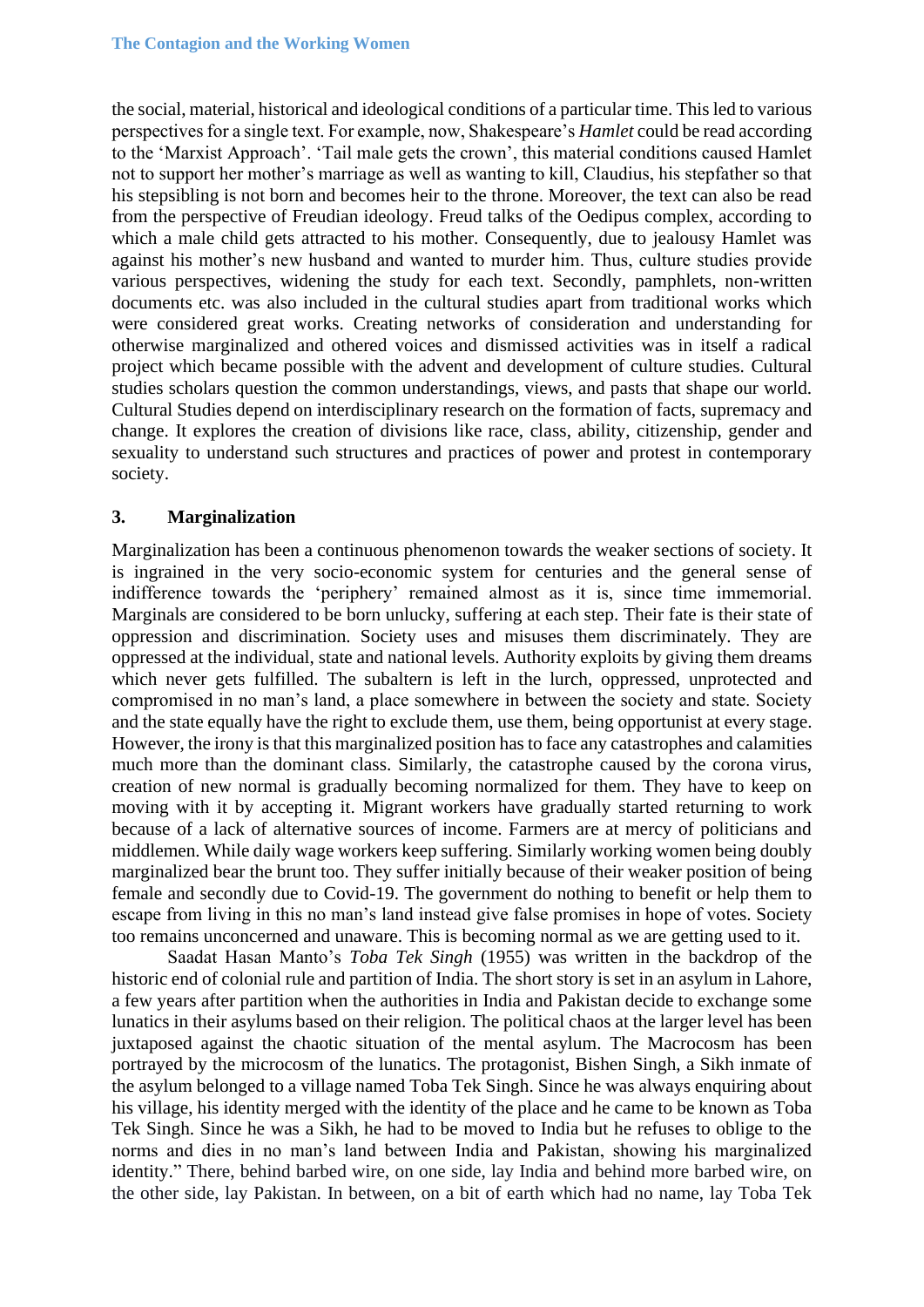Singh." (Manto, 2007, p. 17) The marginalized are like Manto's Bishen Singh. They are submissive yet firm. They are broken but not crushed. They protest and show resistance. Bishen Singh resists in his incoherent language when hurt. He says "Uper the gur gur the annexe the bay dhayana the mung the dal of the Pakistan and Hindustan dur fittay moun" (Manto, 2007, p. 15).

# **4. Working Culture**

There is great interest in the new normal nowadays. This will apparently be a new way of life taking shape and will get established post-pandemic. New terminology has been developed and online webinars, seminars and research have been done to show possible drastic changes during and after the pandemic. Millions of people around the world are facing a precarious future as a result of corona virus. The pandemic is having massive negative impacts. 1st May is celebrated as Labour Day all over the world. However, due to the Covid-19 crisis, painful truths have been exposed depicting inequalities in societies around the world and stark contrasts in our lifestyles. Working culture has changed immensely. Unemployment is at its rise and pay scale have been cut. Moreover, the distinction between workplace and home has been blurred leading to increased levels of stress and domestic violence.

#### **5. Working women challenges**

*.*

For the last 22 years, extreme poverty globally had been declining. Then came COVID-19, and with it, massive job losses, shrinking of economies and loss of livelihoods, particularly for women. Weakened social protection systems have left many of the poorest in society unprotected, with no safeguards to weather the storm." says Ginette Azcona, lead author of UN Women's latest report *From Insights to Action* and UN Women's Senior Research and Data Specialist. ("COVID-19 and its economic toll on women", 2020, para. 8)

Various reports show that corona will push millions into extreme poverty, with females being more affected. The pandemic induced poverty will expand the gender poverty gap too, implying that women would be majorly affected in comparison to their male counterparts. This would affect women, especially in their productive years.

The resurgence of extreme poverty as a result of the pandemic has revealed women's precarious economic security," adds Antra Bhatt, Statistics Specialist and co-author of the report *From Insights to Action*. "Women typically earn less and hold less secure jobs than men. With plummeting economic activity, women are particularly vulnerable to layoffs and loss of livelihoods. ("COVID-19 and its economic toll on women", 2020, para. 11)

All sectors have been badly hit. The Covid-19 pandemic and associated steps for its prevention have taken their toll.

Women run businesses have almost come to a standstill. A disproportionate increase in women's unemployment is obvious. Small-scale businesses like selling random things on streets, in shops have been severely hit. The working hours have also been reduced so automatically due to low footfall too, the profit margins have decreased. Hawkers, vegetable vendors, daily wagers are badly affected. Innumerable examples can be seen from around the world which testify to the women being badly affected. Unemployment and loss of jobs is a trend harming females more in comparison to males. Forecasts by the International Labour Organization predict almost 140 million full-time jobs may be lost due to COVID-19 and women's job is 19 per cent more at risk than men. However, they remain unheeded and ignored. Unless women specific policies are formed and implemented to provide economic benefits and security, the condition of women will keep deteriorating.

It's unfortunate that the most impacted industries like the food sector, retail, and entertainment primarily have women as their working force and therefore tend to suffer greater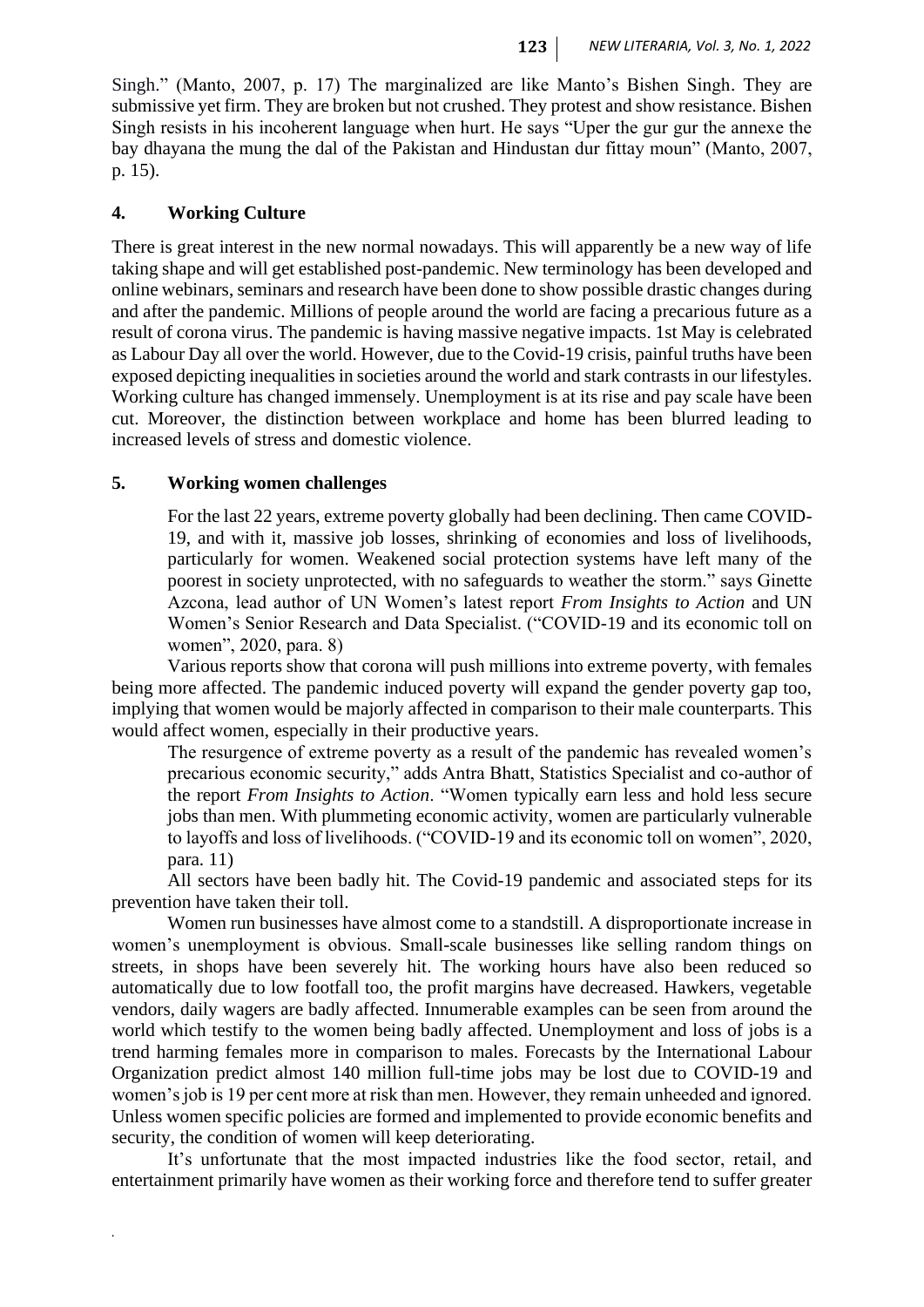than their male counterparts. The hospitality sector has been impacted financially too around the world. Many of the sectors hiring informally, the employees already are subjected to varied hardships in terms of low pay, deprived protection and inhuman working circumstances before the Covid-19 pandemic started. A very high percentage of women work in such informal working environments around the world, therefore facing staggering impacts. The corporate sector has been showing no better impact on working women. Only essential workers have been maintained, the companies have been trimmed and it's mostly the women who have lost jobs. Many have been rendered jobless, facing pay cuts and increased working hours to combat the ailing sectors, which have troubled women workers much more than the men workers.

Due to corona and the protective measure, lockdown followed. The whole world turned topsy turvy and almost everything became online. Stay at home and social distancing forced people to indoors. Entire family being at home, the workloads increased manifolds. Women had to bear the brunt most. Looking after the children, family as well coping with their professional liability. When everybody was at home, they also relieved the domestic helpers who were primarily women. So apart from the lady of the house being overburdened, domestic workers were also left in the lurch. Astounding number of people were thrown out of the job with no economic protection, paid leaves, like many other informal economy jobs, leaving them without food and money. When employers rolled up their sleeves, some domestic workers associations however came forward to help them.

Even before the pandemic, women globally had to work much more in comparison to their male counterparts, carrying out unpaid labour. Poverty and lack of basic amenities like food shelter, shelter and sanitation, force them to work, even doing menial jobs for their dayto-day survival. With children and family staying at home the amount of workload increased manifold both for the male and female. However, since the women are already marginalized their role was to carry out the majority of the work. Schools and daycare centres closed burden increased. This was complimented with no outside help, leading to additional work. The working mothers were burdened with childcare and teaching responsibilities as well as looking after the sick and elderly apart from other household works. All these responsibilities had to be balanced with their professional work finely. Women found themselves in a vicious circle of work with no outlet. This stark inequality even at home and in unpaid care has been laid bare during the pandemic and it's high time that we recognize and acknowledge this unpaid labour of women and distribute this load.

The education sector was equally victimized. Due to the reduction of the working force, a large number of teachers, especially from the kindergarten and primary section, lost their jobs. There were cuts in the wages too. Moreover, almost overnight educators were forced to become tech-savvy. There was a paradigm shift from the traditional modes of classroom teaching and learning and it became online globally. Developing countries faced extra problems due to the lack of basic infrastructure. Since teaching jobs involve more females than males, they again had to suffer like other sectors. There was a blurring of the distinction between home and institution, exposing their home to the public and overloaded with the extra burden. The other aspect which is long-lasting was the withdrawal of girls from the schools and colleges. Due to financial issues, many female children were withdrawn to cut the expenses, leading to increased illiteracy among them. This will affect the lives of women in the coming years as has been witnessed in the previous cases of crises. There will be a widening increase in the education gender gaps which already existed but has a tremendous surge recently due to the pandemic. Such consequences will outlast the pandemic and need immediate attention.

Domestic violence and atrocities already observed have increased surprisingly too. Both males and females were forced to be at home due to the novel virus. The patriarchal society gives men the power to dominate, discriminate and cause atrocities on women. Even though working women try to balance profession and household responsibilities they are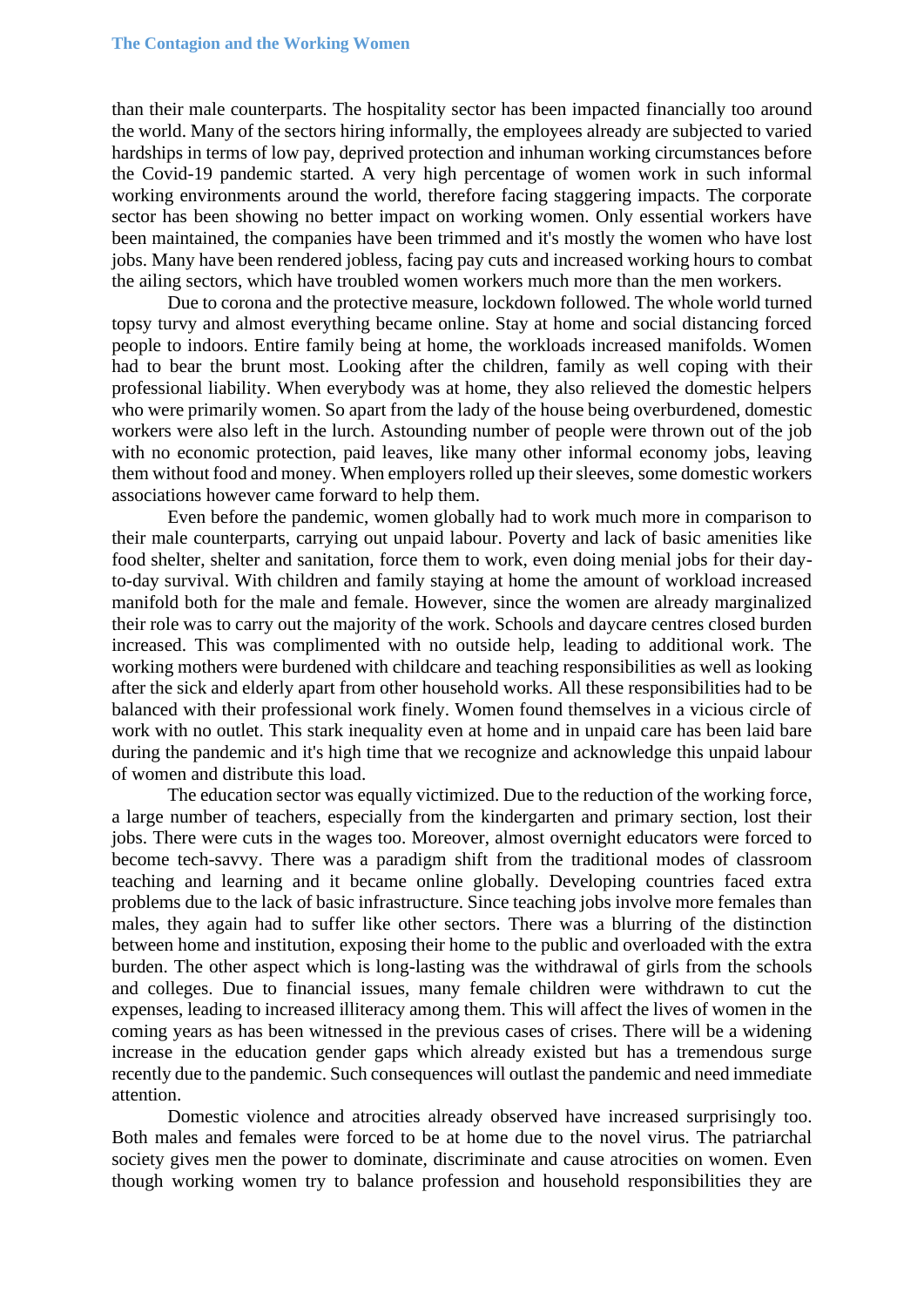subjected to the whims and tortures of men for trivial matters. Sexual assaults are also very much part of their lives. Such brutal action will continue even after the pandemic subsides unless it is addressed immediately. Due to lack of adequate monetary resources and education, women are unable to be free themselves from the atrocities of abusive partners as well as face greater danger of sexual exploitation and trafficking.

#### **Conclusion**

*.*

The consequences of the pandemic will keep women folks behind from workforce participation much longer. They are likely to experience longer impediments at work and financial security, losing their savings, leading to extreme suffering. The marginalized lot have been doubly marginalized due to the pandemic. It has predominantly affected women and they are not able to find alternative ways to secure themselves financially, facing violence at the same time. Financial limitations restrict them to branch out to other professions and upskill themselves. The biased society and government need to change their outlook towards the marginalized, othered, subaltern section, the vulnerable women, for the overall development of nations.

Despite the clear gendered implications of crises, response and recovery efforts tend to ignore the needs of women and girls until it's too late. We need to do better," urges UN Women's Chief Statistician, Papa Seck. "But most countries are either not collecting or not making available data broken down by sex, age and other characteristics – such as class, race, location, disability and migrant status. These acute data gaps make it extremely difficult to predict the pandemic's full impact in countries and communities. They also raise the concern that COVID-19 policy response will ignore the priorities of the most vulnerable women and girls. ("COVID-19 and its economic toll on women", 2020, para. 39)

The covid-19 pandemic caused by a Corona Virus (SARS-CoV-2) disrupted the whole world. The destruction, death and catastrophe it caused and continues to have are manifold, just like the crisis of the past. The history is testimony to the immediate and long-term devastation of such a crisis. Every sector has been affected and faces chaos and turmoil. The weaker section, the marginalized had to suffer and bear the brunt much more than the dominant class. The women being the most vulnerable and among the 'othered' section are therefore deemed to suffer. Lack of financial security leading to extreme poverty also adds to their suffering due to domestic violence, sexual assault etc. Analyzing newspaper reports, researchers depict and bring to the fore, their prevailing traumatic conditions, gender gap, inequality and discrimination present in the society. It also gives a clarion call for action to protect our women. Appropriate rules, regulations and policies need to be formed and enforced by the government, institutions and society at large have to participate towards their upliftment. Working women despite sharing financial loads and trying to maintain a balance between domestic and professional levels are discriminated against, subdued and forced to bear violence. It is imperative to ease the negative economic impacts of COVID-19 on women by taking apt methods. Providing financial support to working women can be done by giving tax benefits, easing working hours, giving flexibility in their working hours, child and family benefits and at times cash help is need of the hour. Specific grants and loans at low-interest rates need to be given for trades that are run by women or to those where women work in larger numbers predominantly. Moreover, social protection and proper childcare facilities need to be provided to help women excel professionally as well. Moreover, the mindset of the patriarchal society also needs to change so that women, especially working women have helping hands to share their loads at home and their works get acceptance. Equal pay for the same work is a necessity as well as a right since the gender wage gap has been widened by the Covid-19 pandemic. Informal workers also need social and economic security, exempting of taxes so that unprecedented burden caused by the pandemic can be dealt with. Domestic women workers, caregivers also need paid leave and limited working hours. These measures can help the vulnerable women working outside their homes and provide them lots of relief. Analyzing the research papers, reports, newspaper articles through the cultural lens highlights the perspective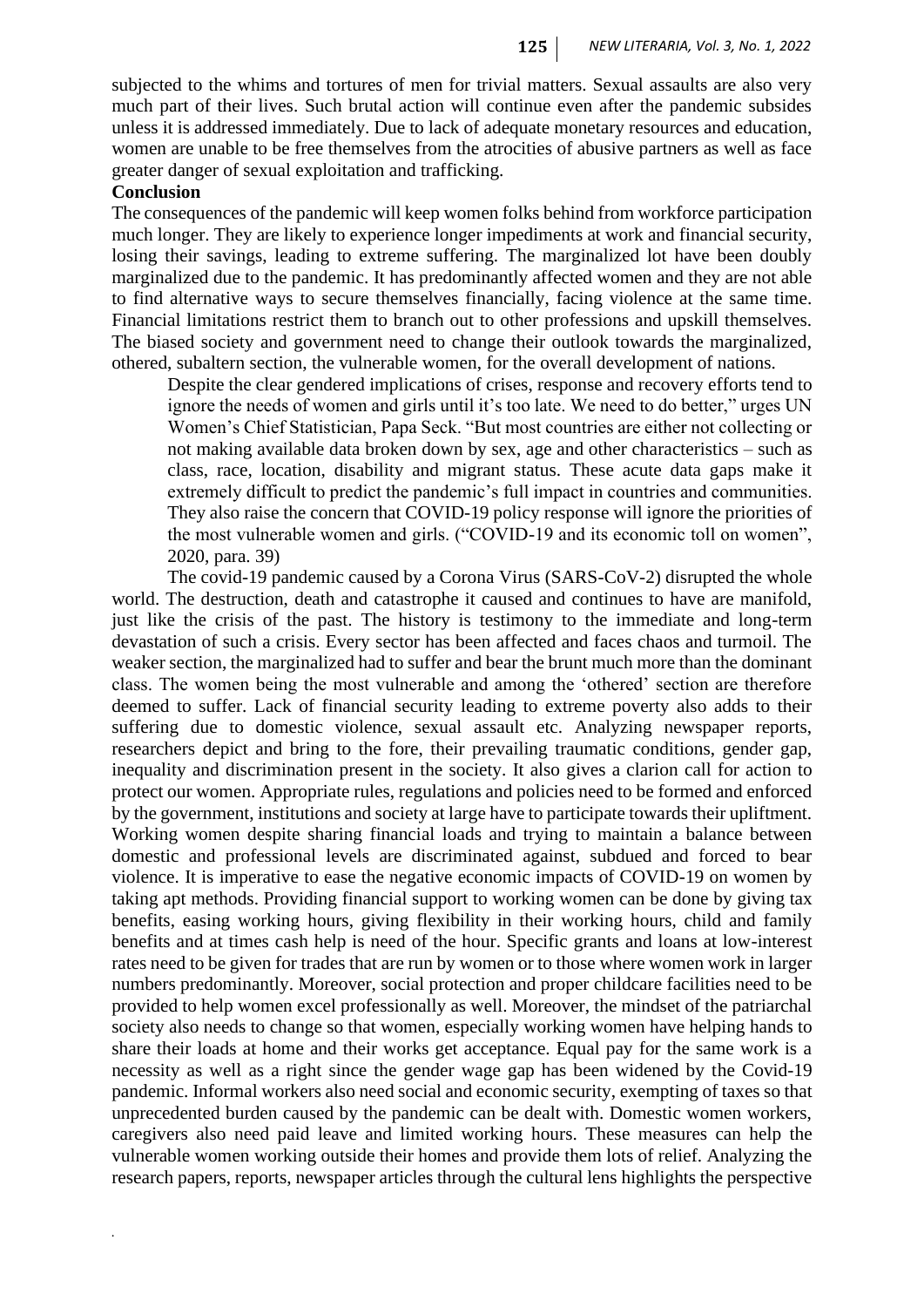of the marginalized women giving them voice.

#### **Reference**

- Azcona, G., Bhatt, A., Encarnacion, J., Plazaola-Castaño, J., Seck, P., Staab, S., & Turquet, L. (2021). *From insights to action: Gender equality in the wake of COVID-19*. UN Women.
- Bateman, N. & Ross, M. (2020). *Why has COVID-19 been especially harmful for working women?* Brookings. https://www.brookings.edu/essay/why-has-covid-19-beenespecially-harmful-for-working-women/
- Chattopadhyay, A. (2020). *Toba Tek Singh And The Indian Normal!* Business World. http://www.businessworld.in/article/Toba-Tek-Singh-And-The-Indian-Normal-/04- 07-2020-293819/
- *COVID-19 and its economic toll on women: The story behind the numbers* (2020, September 16). UN Women. https://www.unwomen.org/en/news/stories/2020/9/feature-covid-19-economic-impacts-on-women
- Felman, A. (2020). *What to know about pandemics*. Medical News Today. https://www.medicalnewstoday.com/articles/148945
- Gupta, N. (Ed.). (2008). *Culture Studies: approaches in literary theory*. New Delhi: Worldview Publications.
- Huremović D. (2019). Brief History of Pandemics (Pandemics Throughout History). *Psychiatry of Pandemics: A Mental Health Response to Infection Outbreak*, 7–35. https://doi.org/10.1007/978-3-030-15346-5\_2
- Jablonska, J. (2021). *Seven charts that show COVID-19's impact on women's employment*. McKinsey & Company. https://www.mckinsey.com/featured-insights/diversity-andinclusion/seven-charts-that-show-covid-19s-impact-on-womens-employment
- Jones, K. E., Patel, N. G., Levy, M. A., Storeygard, A., Balk, D., Gittleman, J. L., & Daszak, P. (2008). Global trends in emerging infectious diseases. *Nature, 451*(7181), 990– 993. https://doi.org/10.1038/nature06536
- Kashen, J., Glynn, S. J., & Novello, A. (2020). *How COVID-19 Sent Women's Workforce Progress Backward: Congress' \$64.5 Billion Mistake*. Center for American Progress.
- Lebus, F., Amaya, L., Rathi, S., & Gupta, H. (2020). *Seven Key Issues Affecting Women and Girls During the COVID-19 Pandemic: And What You Can Do About Them*. Fenway Sports Group. https://www.fsg.org/blog/seven-key-issues-affectingwomen-and-girls-during-covid-19-pandemic
- Liu, Y.-C., Kuo, R.-L., & Shih, S.-R. (2020). COVID-19: The first documented coronavirus pandemic in history. *Biomedical Journal*, 43(4), 328–333. doi:10.1016/j.bj.2020.04.007

Madgavkar, A., White, O., Krishnan, M., Mahajan, D., & Azcue, X. (2020). *COVID-19 and*